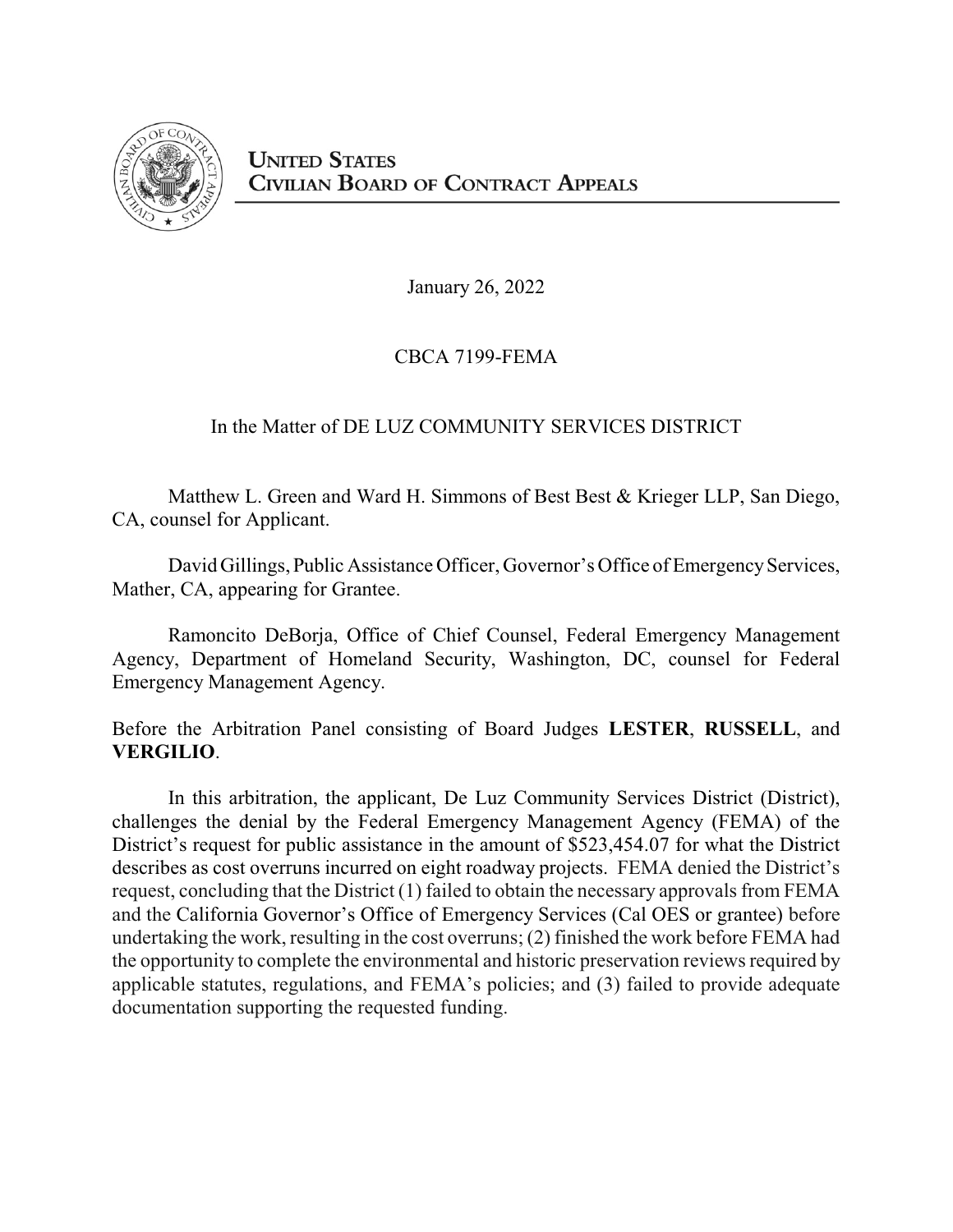The panel decides this matter pursuant to the authority set forth in 42 U.S.C. § 5189a(d) (2018). The panel conducted the arbitration in accordance with Board Rule 611 (48 CFR 6106.611 (2020)). Because the record supports FEMA's determination denying the requested public assistance, we uphold that determination.

#### Background

## *Statutory, Regulatory, and Policy Framework*

The Robert T. Stafford Disaster Relief and Emergency Assistance Act (Stafford Act), 42 U.S.C. §§ 5121–5207, authorizes FEMA to provide public assistance to states, localities, tribes, and territories (SLTTs) through its Public Assistance (PA) program. The PA program provides funding for emergency work to prevent immediate threats to life and property and permanent work for the repair, restoration, reconstruction, or replacement of disaster damaged public facilities (like roads, the type of facility at issue in this arbitration). FEMA provides this assistance through discretionary PA grants to SLTTs and certain non-profit organizations. In California, Cal OES is the recipient of all grants provided under the PA program, and Cal OES awards subgrants to eligible applicants or "subrecipients."

When awarding PA funding, FEMA may prepare project worksheets, the purpose of which is to provide FEMA with sufficient information necessary for its personnel to review and approve a statement of work (SOW) and related project costs. Public Assistance Program and Policy Guide (PAPPG) (Apr. 2018) at 142-43. If the SOW has a potential of impacting environmental or historic resources, FEMA's environmental staffreviewthe SOW to determine if modifications would reduce potential impacts. *Id*. at 142. The PAPPG is also clear that, if an applicant begins work prematurely, it will jeopardize PA funding:

While proceeding with [a] project, the [a]pplicant must ensure that it uses PA funding only for eligible work. The [a]pplicant should engage the [r]ecipient and FEMA as soon as it identifies a change to the SOW to allow FEMA time to review changes for eligibility and [federal environmental and historic preservation] (EHP) compliance requirements prior to commencement of work. If the [a]pplicant begins work associated with a change before FEMA review and approval, it will jeopardize PA funding.

*Id*. at 136-37.

If an applicant undertakes a project to restore a facility to its pre-disaster function and also incorporates improvements or changes to the pre-disaster design, the applicant must obtain approval from the grantee for the work (i.e., the improved project) to be eligible for PA funding. PAPPG at 108; 44 CFR 206.203(d)(1).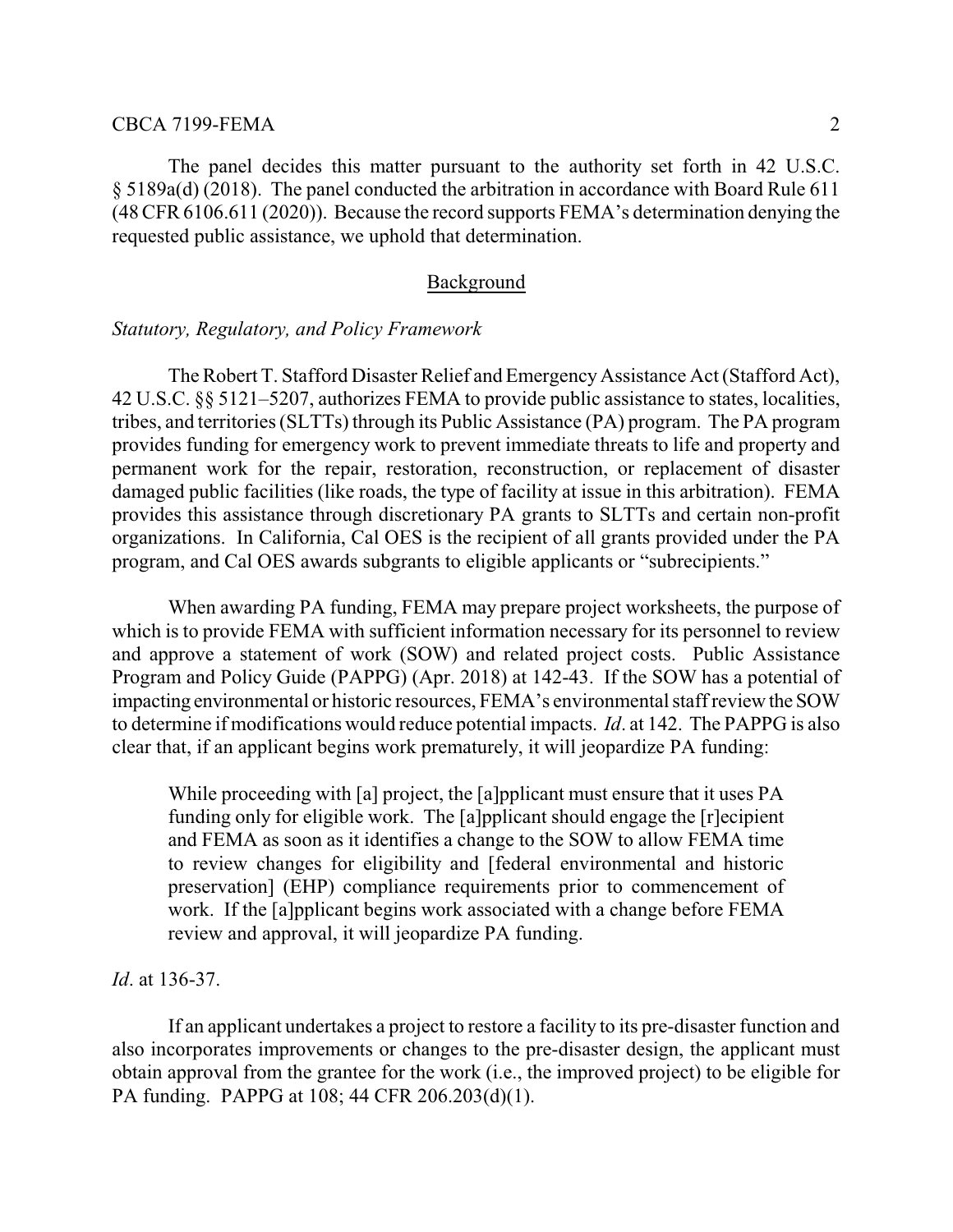## *The District's Request for PA Funding*

On May 1, 2019, the President declared that the damage to certain areas in the state of California resulting fromsevere winter storms, flooding, landslides, and mudslides during the period of February 13 to 15, 2019, were of sufficient severity and magnitude to warrant a major disaster declaration under the Stafford Act. The declaration included Riverside County, where the District is located. The District is a government district responsible for the maintenance of a total of eighty-six miles of public highway.

In this arbitration, the District challenges FEMA's denial of the District's request for public assistance in the amount of \$523,454.07 for what it describes as cost overruns incurred under eight project worksheets for road repair. FEMA had approved \$444,469.23 in funding for the projects based on an estimate of eligible costs, but, at the completion of the project, the District had incurred actual costs totaling \$967,923.30, resulting in the cost overruns. The grantee has recommended no payment in addition to what FEMA has previously approved.

The District argues that the costs at issue, specifically those for design, engineering, and inspection services, were necessary in order to comply with local codes and standards required to complete the approved disaster projects. The District asserts that the FEMA inspection team reviewing the projects did not include these standard California costs in the project obligation amounts but that a FEMA representative assured the District that the costs would be reimbursed through the project close-out process. The District adds that it has provided invoices supporting its request for funding for the cost overruns and avers that all incurred costs were "reasonable and within industry standard." In support, the District relies on an analysis completed with the grantee on each project's approved and funded SOW compared to the actual work performed and the requested overrun costs. The analysis presented on a spreadsheet, referred to as the Validation Workbook, either validated additional work within the SOW or did not validate work outside the SOW. In total, the Validation Workbook "validated" \$362,621.39 of the \$523,454.07 in claimed cost overruns.

FEMA argues that the Board should uphold the agency's determination denying the requested public assistance funding for three reasons. First, FEMA argues that the applicant's claimed costs derive from a scope of work outside of the original SOW, and, therefore, the work constitutes an improved project for which the District did not receive prior approval from the grantee. *See* 44 CFR 206.203(d)(1) ("If a subrecipient desires to make improvements, but still restore the predisaster function of a damaged facility, the recipient's approval must be obtained."). Notably, the grantee, in its recommendation to FEMA, did not support the District's request, concluding that the amount sought was for an unapproved improved project. Second, FEMA argues that the District failed to notify the grantee, and subsequently FEMA, that the applicant intended to make SOW changes. Thus,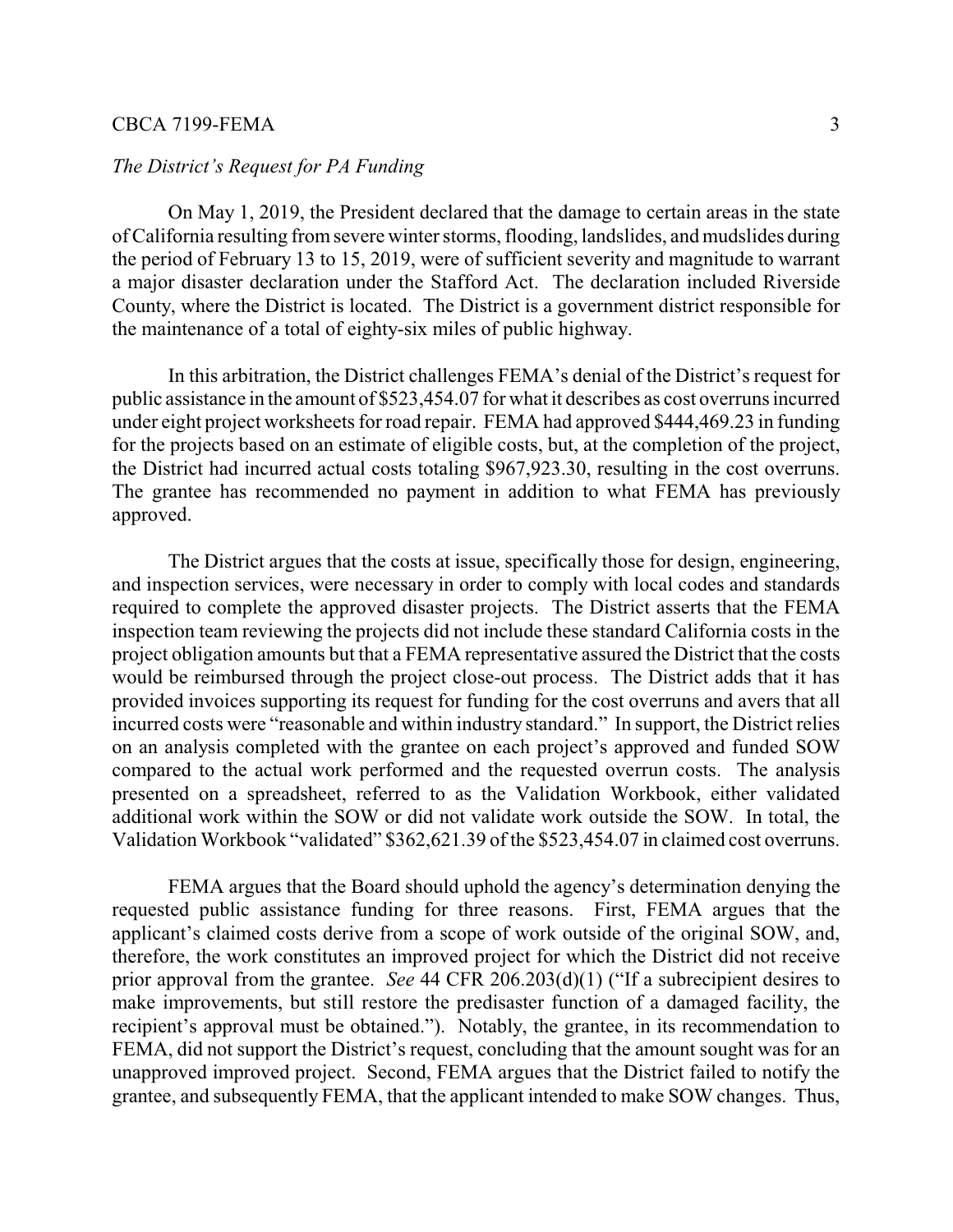FEMA was unable to conduct the required environmental and historic preservation review on the applicant's changes to the SOW. And finally, FEMA asserts that the applicant did not provide sufficient documentation to allow FEMA to determine whether the claimed costs were even associated with eligible work under FEMA public assistance policy.

We agree with FEMA. Indeed, the case lends itself to a simple resolution. The applicant states that it incurred various costs. Although some of those costs have been "validated," the record supports only the conclusion that the costs sought may have been incurred but not that any would be compensable under a request for public assistance. The applicant, without a reasoned explanation, seeks more than the validated costs, and even those validated costs are not supported as appropriate for public assistance by FEMA or the grantee. The applicant has failed to demonstrate that it should receive public assistance in an amount greater than what FEMA has already approved.

As for FEMA's specific arguments, we start by noting that federal funding for improved projects is "limited to the Federal share of the *approved* estimate of eligible costs." 44 CFR 206.203(d)(1) (emphasis added). Here, the District's request for the additional funds (\$523,454.07) is ineligible because the amount exceeded the approved estimate of eligible costs (\$444,469.23). Further, the District failed to obtain the required approval from the grantee prior to starting work on the improved projects. Thus, FEMA's determination to deny funding based on the District's failure to obtain the necessary approval before proceeding with the improved projects was reasonable. The District's assertion that FEMA personnel provided assurances that the costs at issue would be approved during the closeout process is unavailing. FEMA, in making its determination denying funding, relied on applicable regulations and its policies, all of which are publicly and readily available. Accordingly, the District's argument based on alleged receipt of misleading information is unpersuasive.

Additionally, because the District failed to notify the grantee and FEMA of the SOW changes before starting the improved projects, FEMA was unable to complete the necessary work to comply with applicable federal environmental laws and implementing regulations, including those related to historic preservation, environmental impacts, and conservation of endangered species and critical habitats. The agency argues, and the District does not dispute, that FEMA has consistently held that "when an [a]pplicant makes improvements or changes to a project's SOW without obtaining prior approval or allowing FEMA the opportunity to complete the required [environmental] reviews, those changes are ineligible for PA funding." We agree in the circumstances of this case that the lack of notice to the grantee and FEMA, along with the nature of the improvements that the applicant made, precluded FEMA from being able to make necessary evaluations to ensure compliance with preservation, environmental, and habitat laws and regulations.